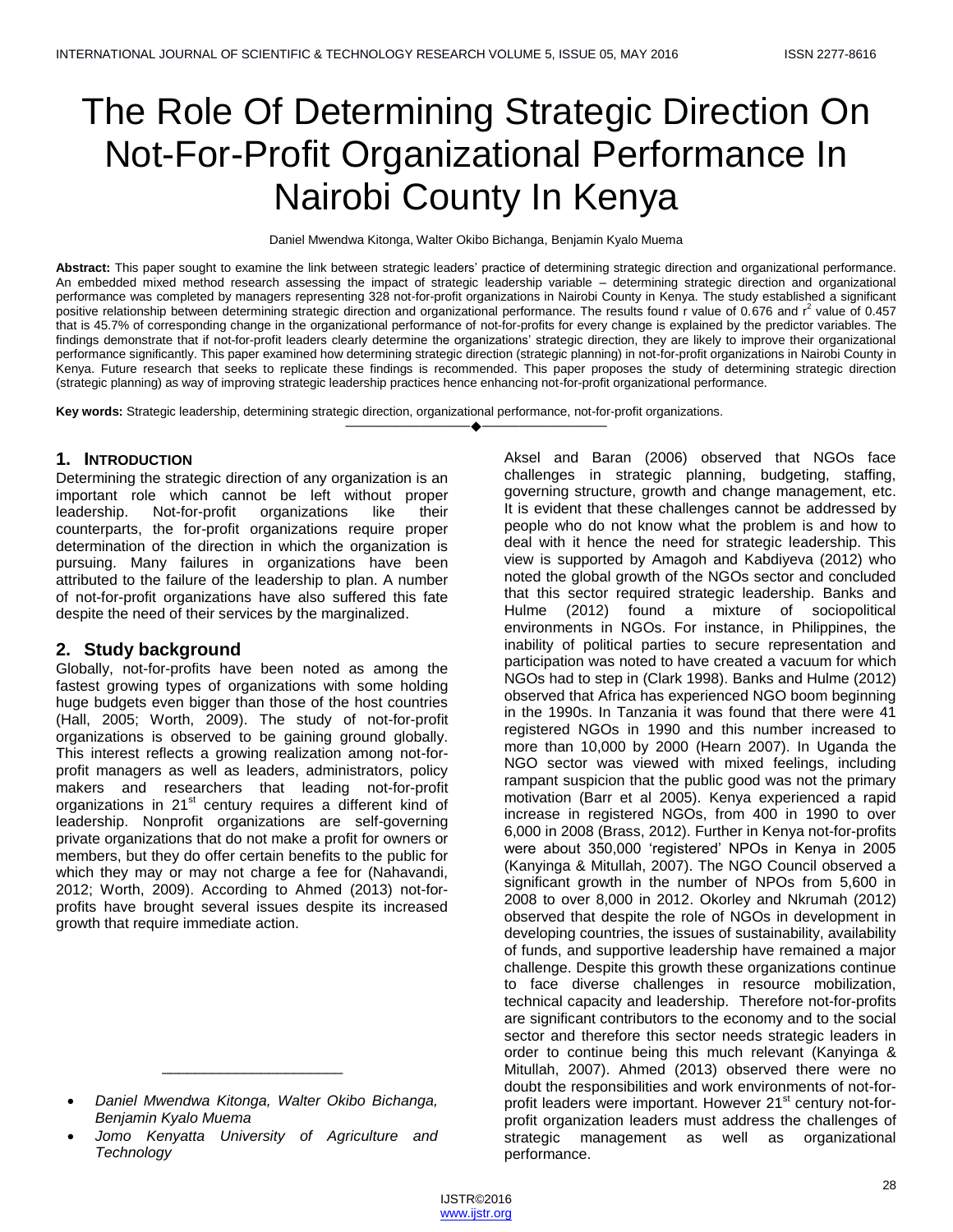## **3. Statement of the problem**

Not-for-profit organizations across the globe offer diverse essential services in areas like education, healthcare, disaster relief, social work, etc., for the overall improvement of the human condition (Ahmed, 2013). These not-forprofits face many complex and diverse range of issues. Not-for-profit organizations, for instance face internal management issues, such as strategic planning, budgeting, staffing, leadership, growth and change management, as well as external management challenges relating to relationships with government, the private sector, other notfor-profits and with their target communities. Due to these challenges and diversity in the not-for-profits characteristics, some scholars argue that strategic leaders need to determine the strategic direction of their organizations. Therefore this study sought to examine the role of determining strategic direction by not-for-profit organizational leaders to find out how this influences organizational performance in Nairobi County in Kenya.

## **4. Conceptual framework**

This figure illustrates the perceived correlation between strategic leadership practices, that is, determining strategic direction and organizational performance for this study.



*Figure 1: Conceptual framework*

## **5. Empirical review**

Ireland and Hitt (1999) identified determining strategic direction as a critical strategic leadership variable which refers to developing a long-term vision for the organization. This means that the organization's leaders must think about the organizations "future" direction (normally 5 to 10 years forward). Bryson (2011) observed the importance of strategic direction setting in organizations and stated that ―strategic planning can help leaders and managers of public and nonprofit organizations think, learn, and act strategically". This view was also supported by Toole (2010) who observed that for many nonprofits, strategic planning can be a vital step in achieving success. Arasa and K'Obonyo (2012) found there was a positive correlation between strategic planning and firm performance with the Pearson correlation coefficient of 0.616. Okibo and Masika (2014) observed that leadership was important in monitoring strategic planning and its implementation in an organization. Salkić (2014) established that the use of strategic planning in public organizations enables more rational, efficient and effective management of rational, efficient and effective management of organizational resources. Likewise Akinyele and Fasogbon (2010) established that strategic planning enhances better organizational performance. According to Lear (2012)

determining strategic direction is focusing on the organization on a long-term vision with a view to at least five years in the future. Hence, the choice of strategic direction is of vital importance to the organization's success. Holloway (2012) found that many non-profit organizations globally are small, ill equipped, and undercapitalized to respond to the growing demands of the public hence the need for strategic leadership. Owolabi and Makinde (2012) revealed that there is a significant positive correlation between strategic planning and corporate performance. According to Lear (2012) determining the organization's direction refers to developing a long-term vision by the strategic leader. This is a very important component of strategic leadership. Salkić (2014) established that the use of strategic planning in public organizations enables more rational, efficient and effective management of organizational resources. Therefore strategic leaders have the responsibility to explicitly display and explain the mission statements of their organizations which enables everyone to understand the overall direction of the organization. Therefore in this section determining strategic direction was found to be important for strategic leaders and hence necessary also for NFPs.

## **6. Findings**

The main hypothesis for this study was:

H<sub>1</sub>: Determining Strategic Direction significantly influences not-for-profits Organizational Performance.

Y = β0 + β1X1+ εi …………………………………………………………………………1

Where Y = NFPs Organizational Performance, and  $\beta_0$  = constant,  $\beta_1$  = the model regression coefficient or parameter,  $X_1$  = Determining Strategic Direction, and  $\varepsilon_i$  = error term.

*Table 1: Model fit summary*

| Model |       | r Sauare | Adjusted r<br>Square | Std. Error of<br>the Estimate |
|-------|-------|----------|----------------------|-------------------------------|
|       | .676ª | .457     | .455                 | .40075                        |

The results of the model in Table 1 shows the influence of determining strategic direction and organizational performance are shown in Table 1. The r value of 0.676, read as 67.6% indicates presence of a strong relationship between determining strategic direction and the not-forprofits organizational performance. The r square indicates an average goodness-of-fit of the model, thus, 45.7% of the variance in organizational performance is explained by determining strategic direction. According to these results, it can be inferred that 45.7% of the variability in the success of not-for-profits organizational performance is accounted for by determining strategic direction, while the remaining 54.3% could be attributed to other unspecified factors.

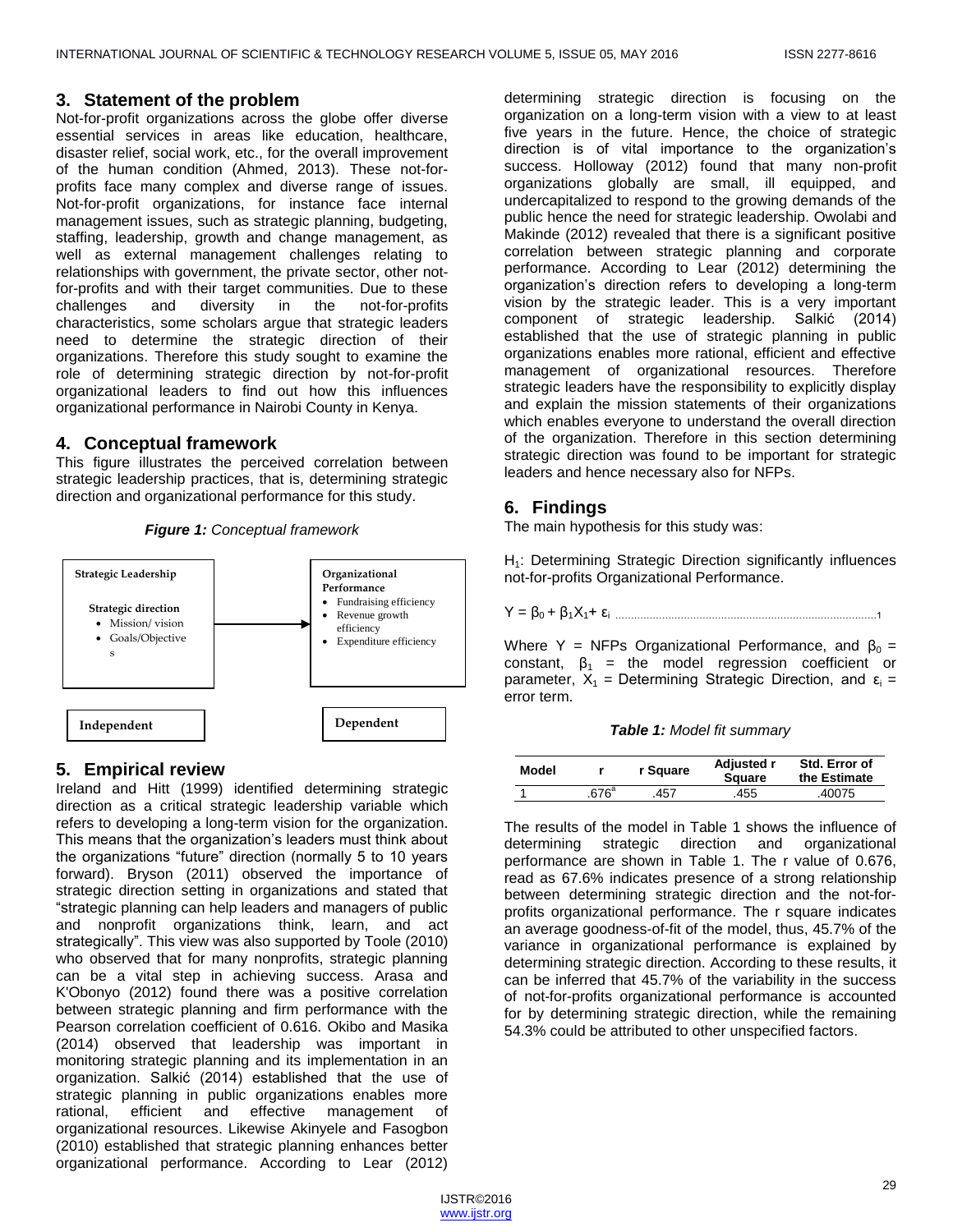#### *Table 2: Coefficients<sup>a</sup>for DSD/ OP*

| Model |            | <b>Unstandardized</b><br><b>Coefficients</b> |               | <b>Standardize</b><br><b>Coefficients</b> |        | Sig. |
|-------|------------|----------------------------------------------|---------------|-------------------------------------------|--------|------|
|       |            | в                                            | Std.<br>Error | <b>Beta</b>                               |        |      |
|       | (Constant) | .852                                         | .152          |                                           | 5.603  | .000 |
|       | DSD        | .603                                         | .038          | .676                                      | 16.079 | .000 |

a. Dependent Variable: OP

The model in equation 1 can be fitted using the data in Table 2 thus:

 $Y = 0.852 + 0.603X_1$ 

The value of  $\beta_1 = 0.603$ , which measures the slope of the regression line, shows that, as determining strategic direction input increases by 1%, the estimated increase in the mean organizational performance is 60.3%. That is, each additional unit in determining strategic direction, on average, causes an increase in organizational performance of 60.3%. The value of  $β_1 = 0.852$ , which is the intercept of the line, indicates an average increase of organizational performance when determining strategic direction is zero. Table 2 also shows that both t-values and p-values for determining strategic direction are significant with t-value of 16.079 and p-value of 0.000. Table 2 confirms the assumption of the study that not-for-profits organizational performance increases as determining strategic direction increases (direct positive relationship). These findings postulate a positive correlation between strategic planning and firm performance (Arasa & K'Obonyo, 2012; Gu, Weng and Xie, 2012). These findings concurs with Ireland and Hitt (1999) that strategic leadership is needed in  $21<sup>st</sup>$  century firms involved in building company resources and capabilities with an emphasis on intangible human capital.

*Table 3: Normality test for determining strategic direction*

|      | <b>Shapiro-Wilk Normality Test</b> |     |      |  |  |
|------|------------------------------------|-----|------|--|--|
|      | <b>Statistic</b>                   | df  | Sig. |  |  |
| DSD. | 952                                | 309 | .000 |  |  |

Table 3, presents a p-value of 0.000 which is less than 0.05. According to this result, since the p-value is less than .05, hence we can be 95% certain that the data of this study on determining strategic direction is not normally distributed. The data are not normally distributed because the p-value from the Shapiro-Wilk test is smaller than 0.001, and its therefore significant (p< alpha of 0.05). These findings are a proof that determining strategic direction influences not-for-profit organizational performance. The observed value of the Shapiro–Wilk statistic is:  $W = 0.952$ . The exact probability of the outcome,  $W = 0.952$ , is: p-value  $= 0.0000$ . Since the p is less than  $.05$ , we can be 95% certain that the data are not normally distributed. In other words, the null hypothesis is probably false.

## **7. Conclusion**

This study sought to find the influence of determining strategic direction on not-for-profit organizational performance in Nairobi County in Kenya. Empirical review established that strategic leadership is a key factor in notfor-profits organizational performance across the globe.

This conclusion is supported by the study of Oladele et al, (2013) who showed the influence of strategic leadership on organizational development in SMEs for supportive leadership style  $(F = 210.96, p<0.05)$ , inspirational leadership style  $(F = 42.81, p<0.05)$ , and commanding leadership style  $(F = 5.55, p<0.05)$ . Other studies that established significant correlation between determining strategic direction and organizational performance are Hitt & Ireland, (2002), Serfontein, (2010), Lear, (2012), Obiwuru et al, (2011), Seleim et al, (2006), and Bryson, (2011). According to Carter and Greer (2013) clarifies the need of strategic leaders in achieving the triple bottom line performance measures, hence the need for greater understanding the factors that determine the performance of strategic leaders.

## **8. References**

- [1] Ahmed, S. (2013). Effective not-for profit management: Context, concepts, and competencies. CRC Press Taylor & Francis: New York.
- [2] Akinyele, S. T., & Fasogbon, O. I. (2010). Impact of strategic planning on organizational performance and survival. Research Journal of Business Management, 4(1), 73-82.
- [3] Aksel, I., & Baran, M. (2006). Organizational problems of non-governmental organizations (NGOs). In: The 3rd International NGO's Congress, December, 9-10.
- [4] Amagoh, F., & Kabdiyeva, A. (2012). Management Issues for Improving NGO Sustainability in Kazakhstan. World, 2(3), 31-40.
- [5] Anheier, H. K. (2005). Nonprofit organizations: Theory, management, policy. New York, NY: Routledge.
- [6] Arasa, R., & Kioko, M. An Examination of the NGO Sector Competitive Environment in Kenya. IOSR Journal of Business and Management (IOSR-JBM) Volume 16, (2), 128-134.
- [7] Banks, N., & Hulme, D. (2012). 'The role of NGOs and civil society in development and poverty reduction', In: Turner, M., McCourt, W. & Hulme, D. (2013). Governance, Management and Development, (2<sup>nd</sup> Ed.), London, Palgrave.
- [8] Barr, A., Fafchamps, M., & Owens, T. (2005). The governance of non-governmental organizations in Uganda. World Development, 33(4), 657-679.
- [9] Boal, K. B., & Hooijberg, R. (2001). Strategic leadership research: Moving on. The Leadership Quarterly, 11(4), 515-549.
- [10] Brass, J. N. (2012). 'Why do NGOs go where they go? Evidence from Kenya', World Development, 40(2): 387-401.

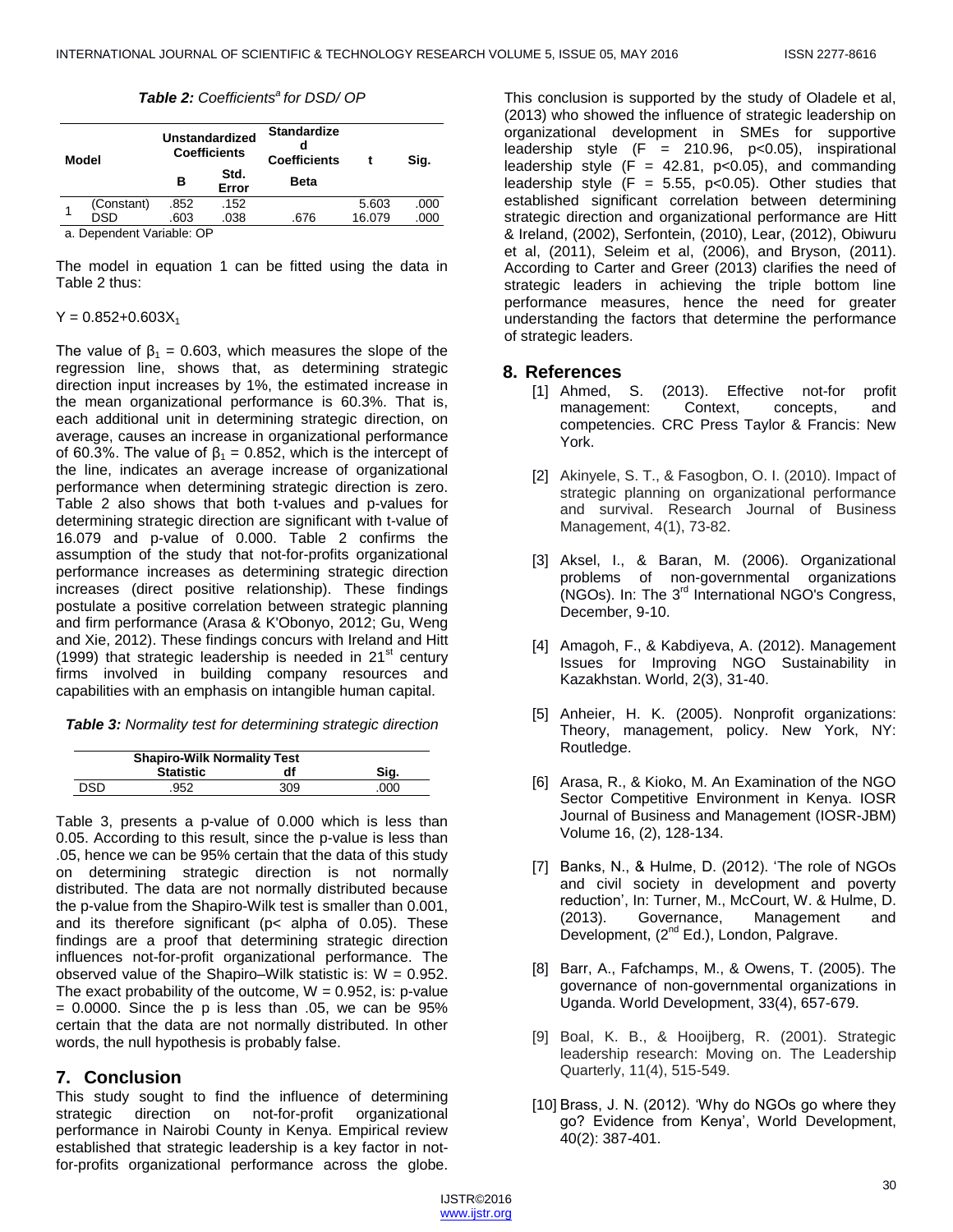- [11] Bromideh, A. A. (2011). The widespread challenges of NGOs in developing countries: Case studies from Iran. International NGO Journal, 6(9), 197-202.
- [12] Bryson, J. A. (1998). A Strategic Planning Process for Public and Non-profit Organizations, Long Range Planning, 21(1), 73-81.
- [13] Clarke, G. (1998). Non‐ governmental organizations (NGOs) and politics in the developing world. Political studies, 46(1), 36-52.
- [14] Finkelstein, S., Hambrick, D. C., & Cannella, B., (2009). Strategic Leadership: Theory and research on executives, top management teams, and boards. New York: Oxford University Press.
- [15] Gu, J., Weng, Q., & Xie, F. (2012). Leadership, team and decision speed: empirical study using cross-provincial data. Chinese Management Studies, 6(4), 598-609.
- [16] Hall, P. D. (2005). Historical perspectives on nonprofit organizations in the United States. In: R. D. Herman (Ed.), The Jossey-Bass handbook of nonprofit leadership and management  $(2^{nd} Ed.$ , pp. 3-38). San Francisco, CA: Jossey-Bass.
- [17] Hearn, J., (2007). 'Roundtable: African NGOs: the new compradors?' Development and Change, 38(6), 1095-1110.
- [18] Holloway, J. B. (2012). Leadership behavior and organizational climate: An empirical study in a nonprofit organization. Emerging Leadership Journeys, 5(1), 9-35.
- [19] Ireland, R. D., & Hitt, M. A. (1999). Achieving and maintaining strategic competitiveness in the 21st century: The role of strategic leadership. The Academy of Management Executive, 13(1), 43-57.
- [20] Kanyinga, K., & Mitullah, W. (2007). The non-profit sector in Kenya. Nairobi, Kenya: Institute for Development Studies, University of Nairobi.
- [21] Kareithi, R. N., & Lund, C. (2012). Review of NGO performance research published in academic journals between 1996 and 2008. South African Journal of Science, 108(11-12), 36-44.
- [22] Lear, L. W. (2012). The relationship between strategic leadership and strategic alignment in high-performing companies in South Africa. (Doctoral thesis) University of South Africa, Pretoria.
- [23] Lekorwe, M., & Mpabanga, D. (2007). Managing non-governmental organizations in Botswana. The Public Sector Innovation Journal, 12(3), 1-18.
- [24] Lewis, D., & N. Kanji, (2009). Non-governmental

organizations and development, Abingdon, UK: Routledge.

- [25] Matei, A., & Apostu, D. C. (2013). Nongovernmental Organizations as Agents of Modernization: A Romanian Perspective. Procedia-Social and Behavioral Sciences, 81, 142-146.
- [26] Mugambi, K. W., & Theuri, M. F. S. (2014). The challenges encountered by county governments in Kenya during budget preparation. IOSR Journal of Business and Management, 16, 128-134.
- [27] Nahavandi, A. (2012). The art and science of leadership (6<sup>th</sup> Ed.). Upper Saddle River, New Jersey: Prentice-Hall.
- [28] NGO Coordination Board (2014). Strategic plan 2014 – 2017. Nairobi: NGO Council.
- [29] Okibo, B. W., & Masika, E. (2014). Factors affecting monitoring of the strategic plan: A case of Kenya Seed Company, Journal of Business and Management, 16 (4) 14-20.
- [30] Okorley, E. L., & Nkrumah, E. E. (2012). Organizational factors influencing sustainability of local non-governmental organizations: Lessons from a Ghanaian context. International Journal of Social Economics, 39(5), 330-341.
- [31] Oladele, O. P., Akeke, N. I., Adebisi, O. S., & Adeusi, S. O. Effects of strategic leadership styles on organisational development in small and medium enterprises (SMEs) in Lagos, Nigeria, Net Journal of Social Sciences, 1(2), 54-60.
- [32] Owolabi, S. A., & Makinde, O. G. (2012). The Effects of Strategic Planning on Corporate Performance in University Education: A Study of Babcock University. Kuwait Chapter of the Arabian Journal of Business and Management Review, 2(4), 27.
- [33] Pevcin, P. (2012). Analysis of cross-country differences in the non-profit sector size. Prague Economic Papers, (2), 186-204.
- [34] Phipps, K. A. & Burbach, M. E. (2010). Strategic leadership in the nonprofit sector: Opportunities for research. Journal of Behavioral and Applied Management, 137-154.
- [35] Polonsky, M., & Grau, S. L. (2011). Assessing the social impact of charitable organizations - four alternative approaches. International journal of nonprofit and voluntary sector marketing, 16(2), 195-211.
- [36] Salamon, L. M., Hems, L. C., & Chinnock, K. (2000). The nonprofit sector: for what and for whom? Johns Hopkins Center for Civil Society Studies.